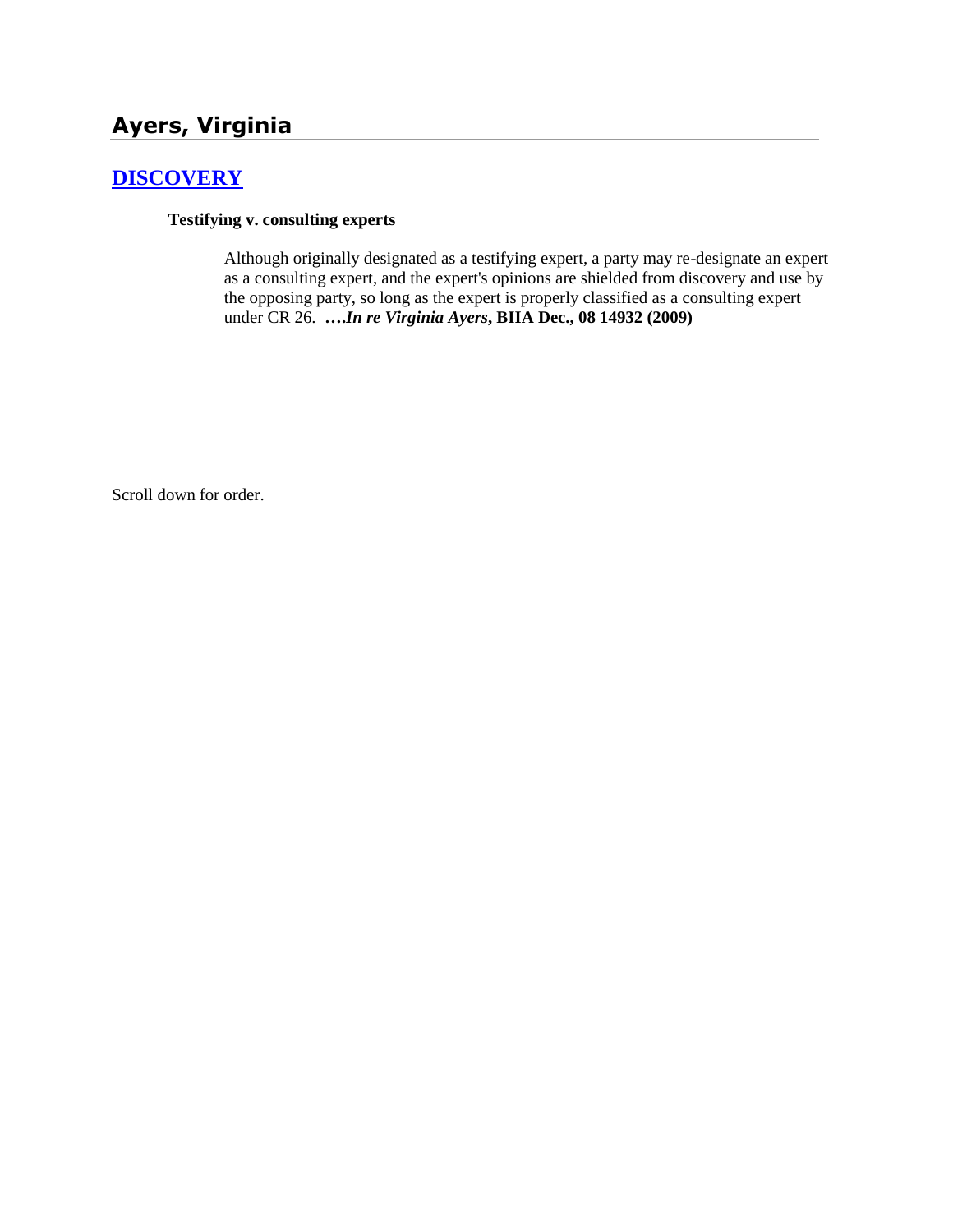## **BEFORE THE BOARD OF INDUSTRIAL INSURANCE APPEALS STATE OF WASHINGTON**

**)**

**IN RE: VIRGINIA W. AYERS ) DOCKET NO. 08 14932**

**CLAIM NO. Y-654341 ) DECISION AND ORDER**

APPEARANCES:

Claimant, Virginia W. Ayers, by Robinson & Kole, P.S., Inc., per Nathan T. Dwyer

Employer, Aramark Correctional Services, None

Department of Labor and Industries, by The Office of the Attorney General, per Ingrid Golosman, Assistant

The claimant, Virginia W. Ayers, filed an appeal with the Board of Industrial Insurance Appeals on May 28, 2008, from an order of the Department of Labor and Industries dated May 21, 2008. In this order, the Department denied Ms. Ayers' application to reopen her claim. The Department order is **REVERSED AND REMANDED**.

### **ISSUES**

The preliminary question is whether the industrial appeals judge erred in allowing the Department to present the testimony of Frederic H.T. Braun, M.D., regarding his January 21, 2009 examination, which was performed at the request of the claimant's attorney. CR 26(b)(4) and (5). The substantive issue is whether Ms. Ayers' right shoulder condition, proximately caused by her May 13, 2003 industrial injury, worsened between July 20, 2006, and May 21, 2008, requiring further treatment.

## **PROCEDURAL AND EVIDENTIARY MATTERS**

Pursuant to RCW 51.52.104 and RCW 51.52.106, this matter is before the Board for review and decision on a timely Petition for Review filed by the claimant to a Proposed Decision and Order issued on May 14, 2009. The industrial appeals judge affirmed the May 21, 2008 Department order. All contested issues are addressed in this order.

The central issue raised in the Petition for Review is the extent to which a party may seek out medical opinions in preparation for trial, without risking an opponent's being permitted to discover those opinions and use them against the party that requested them. Here, the claimant's attorney referred her for an examination by Frederic H. T. Braun, M.D., who concluded that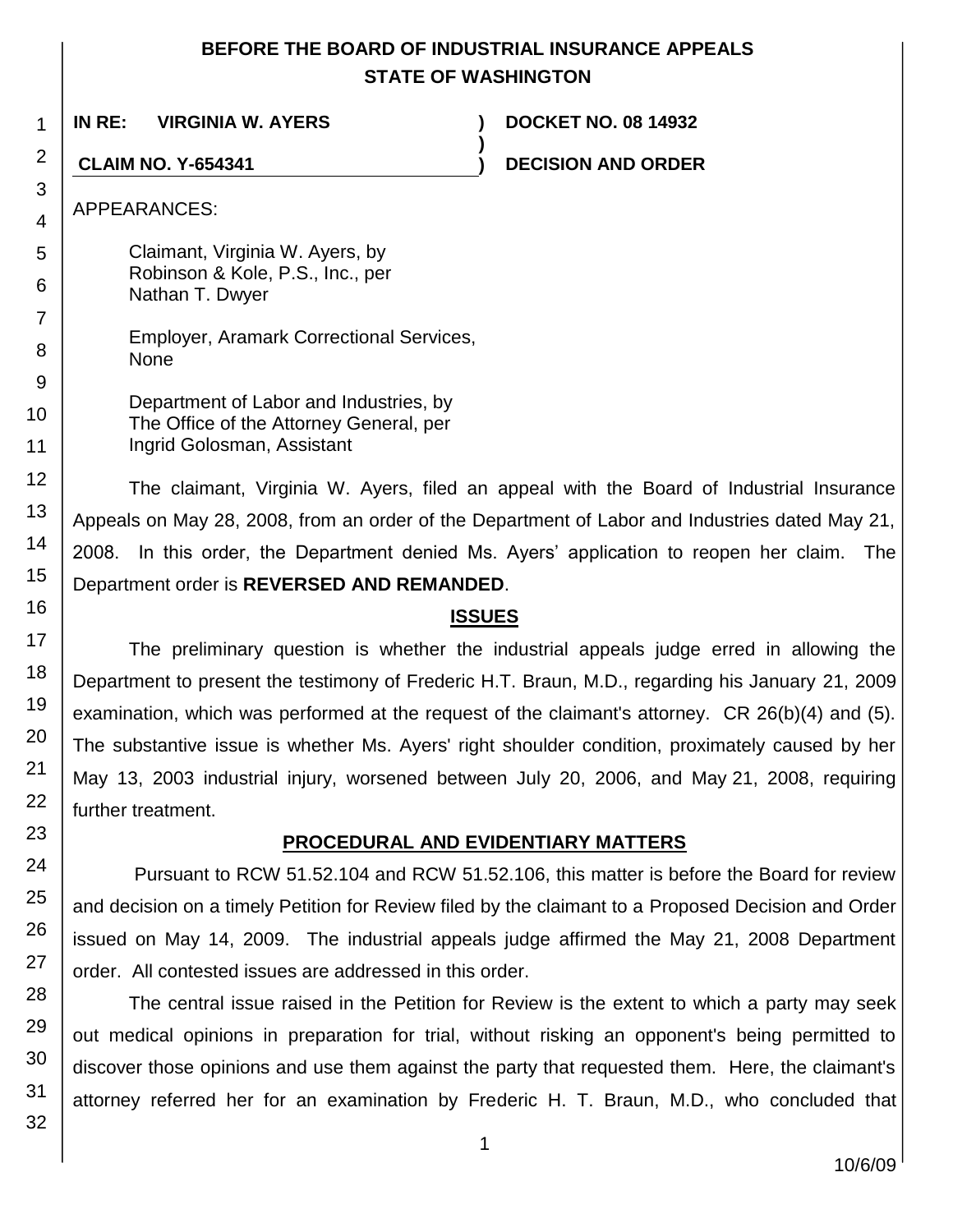1 2 3 Ms. Ayers' condition had not worsened. The Department was allowed to call Dr. Braun as its expert witness, and the industrial appeals judge affirmed the Department order based largely on Dr. Braun's opinions.

4 5 6 7 8 9 When employers or the Department seek expert medical opinions during the pendency of an appeal, they may do so either through a record review, or an examination under CR 35. The record review would not be disclosable to the claimant, unless the reviewer was named as a witness. The report of the CR 35 examination would be disclosable under the terms of that rule, but the claimant could be precluded from calling the doctor as a witness under CR 26 and *Mothershead v. Adams*, 32 Wn. App. 325 (1982).

10 11 12 13 14 15 16 17 18 19 20 21 22 Claimants are also free to seek expert opinions during the pendency of an appeal, and those opinions are likewise shielded from discovery and use by the opposing party, so long as the doctor is classified as a consulting expert, not a testifying expert, under CR 26. *Crenna v. Ford Motor Co.*, 12 Wn. App. 824 (1975); and *Detwiler v. Gall*, 42 Wn.App. 567 (1986). Here, the claimant initially classified Dr. Braun as a testifying expert prior to his January 21, 2009 examination. After she learned his opinions she tried to change him to a consulting expert in order to prevent the Department from using those opinions against her. The industrial appeals judge determined that "there is no indication that once the bell is rung, you can unring the bell. Once somebody is classified as a testifying expert, they're not a consulting expert." 4/1/09 Tr. 6-7. He denied the claimant's Motion in Limine, and allowed the Department to present Dr. Braun's testimony regarding his January 21, 2009 examination, noting that even if Dr. Braun was a consulting expert, the Department had shown the requisite exceptional circumstances under CR 26(b)(5)(B). 4/1/09 Tr. at 6-7.

23 24 25 26 27 The key issue before us is whether a party may designate an expert as a consultant after the expert has already been named as a witness. That is, when, as here, a party has identified a doctor as a witness and has promised discovery of that doctor's report in answers to interrogatories, has that party irrevocably waived any right to later shield the results of the doctor's examination of the claimant from discovery, by recasting the doctor as a consultant?

28 29 30 31 As explained below, we do not believe the claimant irrevocably waived her right to change her designation of Dr. Braun to a consulting expert and obtain the protections afforded by CR 26(b)(4) and (5). We, therefore, grant the claimant's Motion in Limine, and strike Dr. Braun's testimony with respect to his January 21, 2009 examination, beginning on page 18 of his

32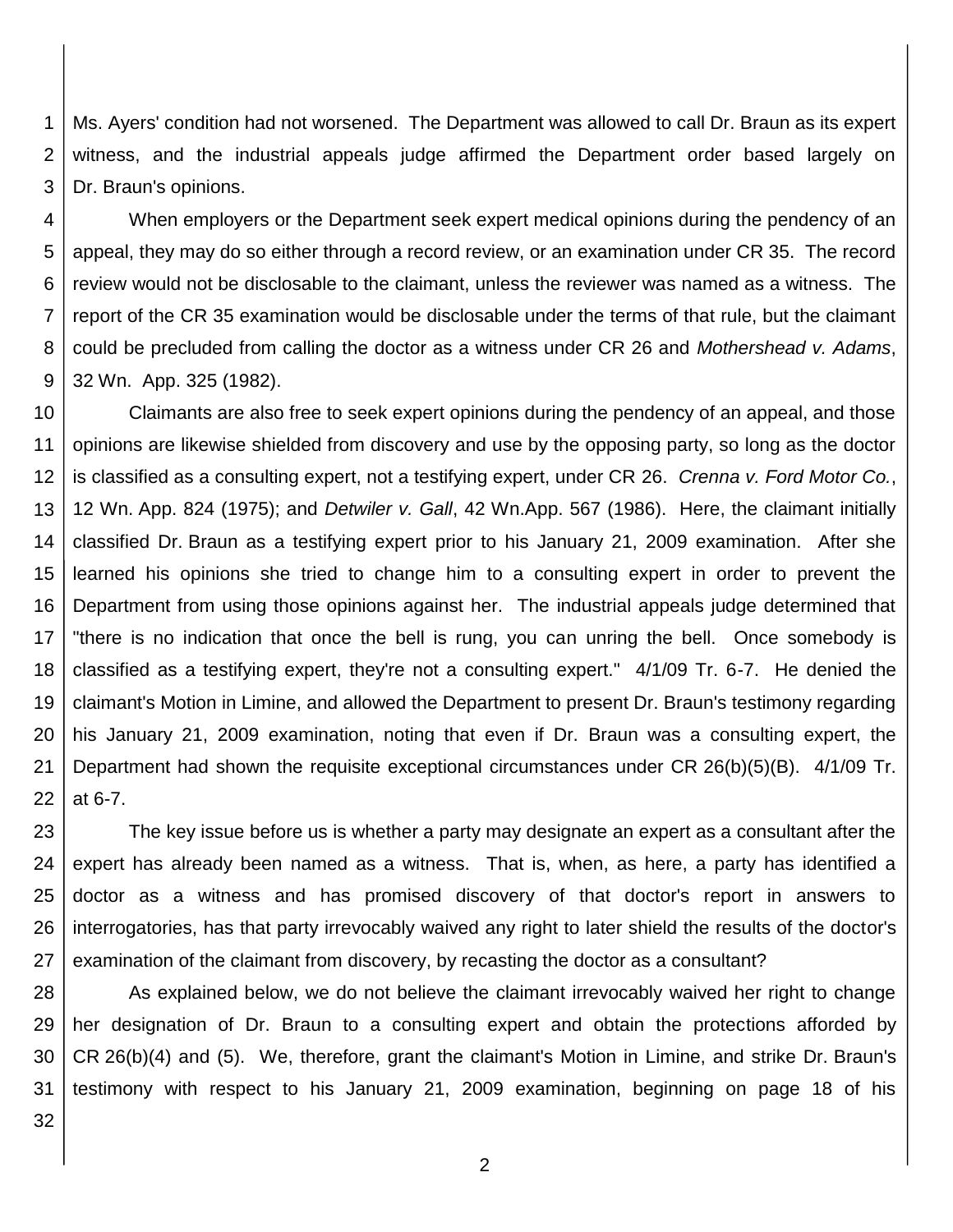1 2 deposition. We have reviewed the remaining evidentiary rulings in the record of proceedings and find that no other prejudicial error was committed. All other rulings are affirmed.

3 4 5 6 As to the substantive issue before us, in the absence of Dr. Braun's testimony regarding his January 21, 2009 examination, we conclude that Ms. Ayers has proved aggravation. We, therefore, reverse the May 21, 2008 order and remand to the Department with direction to reopen the claim for further treatment, and take other action as indicated by the law and the facts.

### **DECISION**

7

8 9 10 11 12 On May 13, 2003, Ms. Ayers injured her right shoulder, neck, and low back during the course of her employment with Aramark Correctional Services. The focus of this appeal is on the right shoulder. On February 24, 2004, she underwent a right rotator cuff repair. In September 2004, Greg Sharp, D.O., became her attending physician. He saw Ms. Ayers about 30 times, through May 23, 2005.

13 14 15 16 17 18 On September 27, 2005, Dr. Braun saw Ms. Ayers at the claimant's attorney's request. He felt her physical conditions were fixed and stable, and that she had physical impairments equal to 7 percent of her right arm at or above the deltoid insertion or by disarticulation at the shoulder, and Category 2 of permanent dorso-lumbar and/or lumbosacral impairments. On July 20, 2006, the claim was closed with permanent partial disability awards based on Dr. Braun's ratings for the physical conditions, as well as a Category 4 mental impairment.

19 20 21 22 On January 24, 2008, Ms. Ayers returned to Dr. Sharp and he filed an application to reopen on her behalf on January 29, 2008. On April 21, 2008, the Department required Ms. Ayers to undergo an examination by Peter Taylor, M.D. On May 21, 2008, the Department denied the application to reopen the claim.

23 24 25 26 27 28 The claimant appealed on May 28, 2008, and mediation was conducted. On September 25, 2008, the case was assigned to the industrial appeals judge for hearing. On October 16, 2008, a scheduling conference was held and an Interlocutory Order Establishing Litigation Schedule (Litigation Order) was issued. Ms. Ayers was given until December 1, 2008, to confirm her witnesses; the Department was given until December 8, 2008, to confirm its witnesses; and the parties were given until January 2, 2009, to complete discovery.

29 30 31 32 On December 1, 2008, the claimant confirmed her witnesses, including Dr. Sharp and Dr. Braun. On December 4, 2008, she amended the confirmation, scheduling Dr. Braun's deposition for February 19, 2009. On December 8, 2008, the Department confirmed its witnesses, reserving the right to call any witnesses named by the claimant, but not called by her.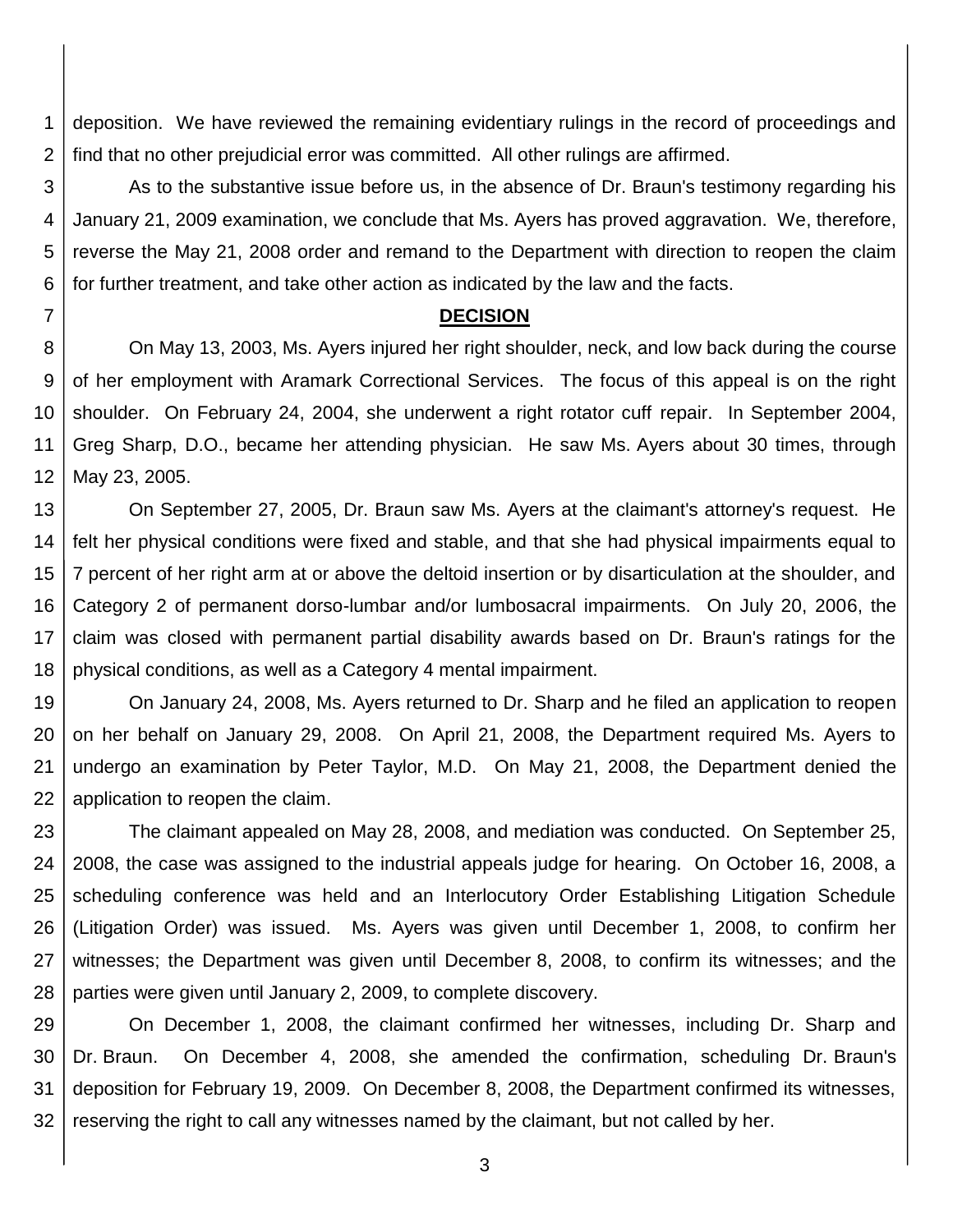1 2 3 4 5 6 7 8 9 The Department prepared interrogatories and requests for production on December 19, 2008. (Exhibit 5, attached to Department's Response to Motion in Limine) The record does not reflect when they were served or when the claimant responded. In her answer to Interrogatory No. 3, she identified Dr. Braun as a witness and said she was scheduled to be evaluated by him on "January 20, 2009." In her answer to Interrogatory No. 21, she indicated that Dr. Sharp and Dr. Braun would "testify that the physical conditions covered under this claim have worsened since claim closure, and the claim should be reopened for further treatment." In her answers to Interrogatory Nos. 23 and 24, she said that "Discovery is ongoing. Upon receipt of Dr. Braun's report we will forward a copy to your office."

10 11 12 13 On January 21, 2009, Ms. Ayers was examined by Dr. Braun. On that same date, the claimant amended her witness confirmation, changing the date of Dr. Braun's deposition to February 3, 2009. A Notice of Perpetuation Deposition for that date was filed, but there is no indication that the deposition occurred.

14 15 16 17 On February 6, 2009, the first hearing was held, for the presentation of the claimant's testimony, and that of her companion, Dennis Desjariais. The claimant rested, pending the publication of Dr. Sharp's deposition. The Department rested, subject to the deposition of Dr. Taylor. Neither party mentioned Dr. Braun's status.

18 19 20 21 22 23 24 25 On February 19, 2009, Dr. Sharp's deposition was taken. On February 27, 2009, the Department amended its witness confirmation, naming Dr. Braun as a witness and scheduling his deposition for March 16, 2009, stating: "Although the Claimant has not submitted an amended witness confirmation letter, the Department has learned that the Claimant does not intend to call Dr. Braun. In our December 8, 2008 witness confirmation letter, the Department reserved all witnesses named but not called by the Claimant. Particularly in light of the fact that the Department closed the claim with the PPD ratings set forth by Dr. Braun, the Department has added him as a witness who has information useful to the trier of fact."

26 27 28 29 30 31 32 On March 9, 2009, the claimant filed a Motion in Limine, to restrict the Department's questioning of Dr. Braun to his first September 27, 2005 examination. The claimant argued that information regarding the second examination on January 21, 2009 was not discoverable because Dr. Braun was a consulting expert under CR 26, and the results of that examination were protected under the work product doctrine, as part of the trial preparation process. CR 26(b)(4) and (5). CR 26(b)(4) prohibits the discovery of documents and tangible things prepared in anticipation of litigation, unless there is a showing of "substantial need." CR 26(b)(5)(B) limits discovery of "facts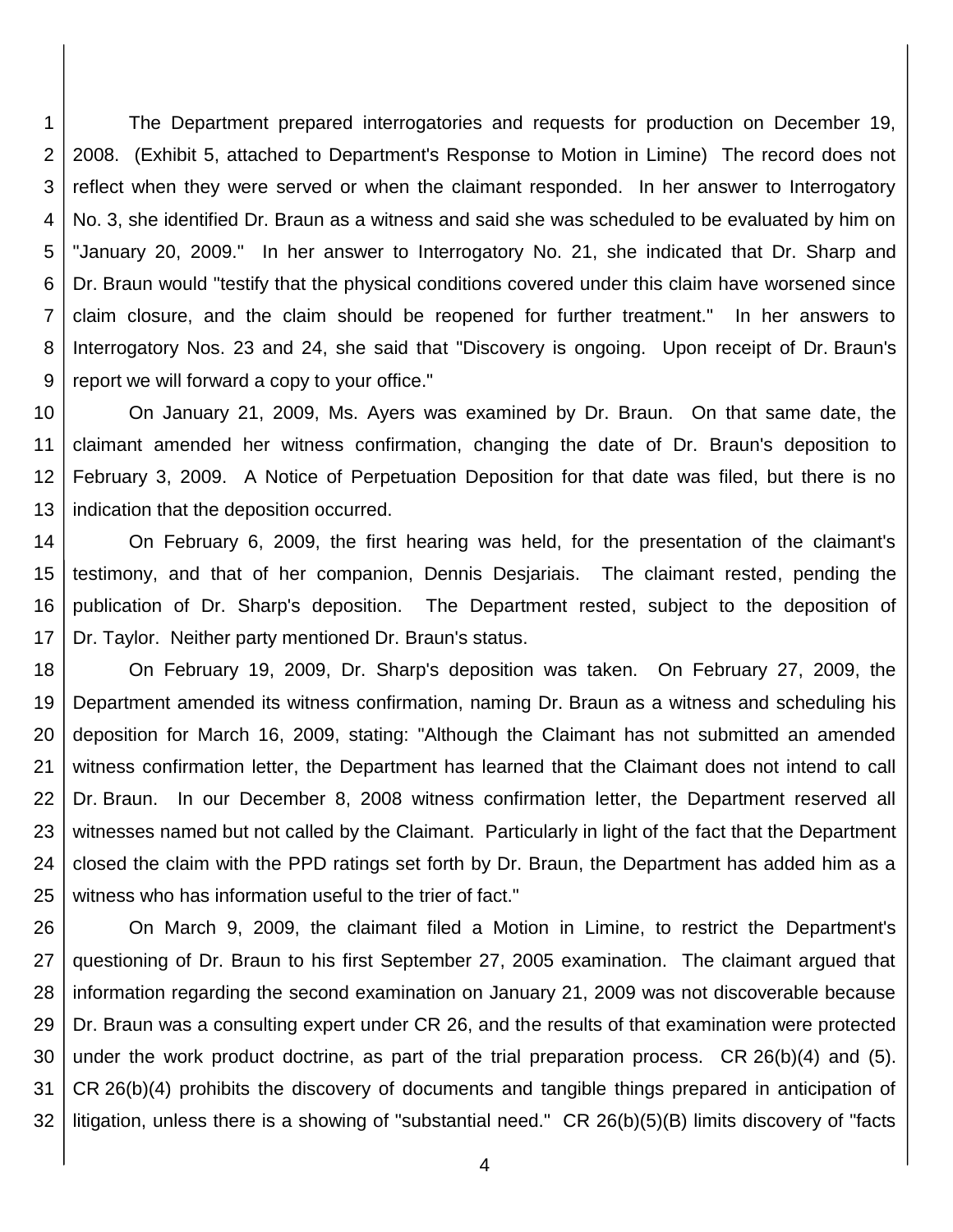1 2 3 4 5 6 known or opinions held by an expert who is not expected to be called as a witness at trial." Such discovery is allowed only "as provided in rule 35(b) or upon a showing of exceptional circumstances under which it is impracticable for the party seeking discovery to obtain facts or opinions on the same subject by other means." According to the claimant, the Department failed to show a "substantial need" to call Dr. Braun as a witness, since the Department was planning to call another witness, Dr. Taylor, who had examined Ms. Ayers on April 21, 2008. Motion in Limine, at 3.

7 8 9 10 11 On March 17, 2009, the Department filed its Response, arguing that it was entitled to present Dr. Braun's testimony regarding his January 21, 2009 examination for three reasons: First, the claimant had named him as a testifying expert, so the rules shielding consulting experts were inapplicable. Second, even if he was a consulting expert, the exceptional circumstances exception applied, because he was:

the only doctor who saw the claimant at the time of closure *and* around the time of reopening, and who performs impairment ratings. Warren Declaration 2. Therefore, his perspective on her alleged aggravation carries substantially more weight than any other doctor. Because this perspective is not possible to replicate, his testimony should be allowed in full as an exceptional circumstance.

Response, at 4.

12

13

14

15

16

17

18

19

20

21 22

23

24

25

26

27

28

29 30

31

32

Third, the Department argued that the claimant had waived the protection of the work product doctrine by promising to provide Dr. Braun's report in her responses to the Department's interrogatories.

On April 1, 2009, the Motion in Limine was heard and denied. The industrial appeals judge concluded that "there is no indication that once the bell is rung, you can unring the bell. Once somebody is classified as a testifying expert, they're not a consulting expert." 4/1/09 Tr. at 6-7. He also determined that, even if Dr. Braun was a consulting expert, the Department had shown exceptional circumstances because he was in the unique position of having seen the claimant close to both terminal dates.

On April 6, 2009, the claimant sought interlocutory review of the oral ruling. She pointed out that, due to the oddities of Board litigation, she had been required to confirm her witnesses before discovery was complete, since the witness confirmation deadline was before the deadline for completing discovery. On April 7, 2009, interlocutory review was denied. On May 14, 2009, the industrial appeals judge issued his Proposed Decision and Order, finding Dr. Braun's testimony persuasive and affirming the Department's denial of reopening, based largely on Dr. Braun's opinions.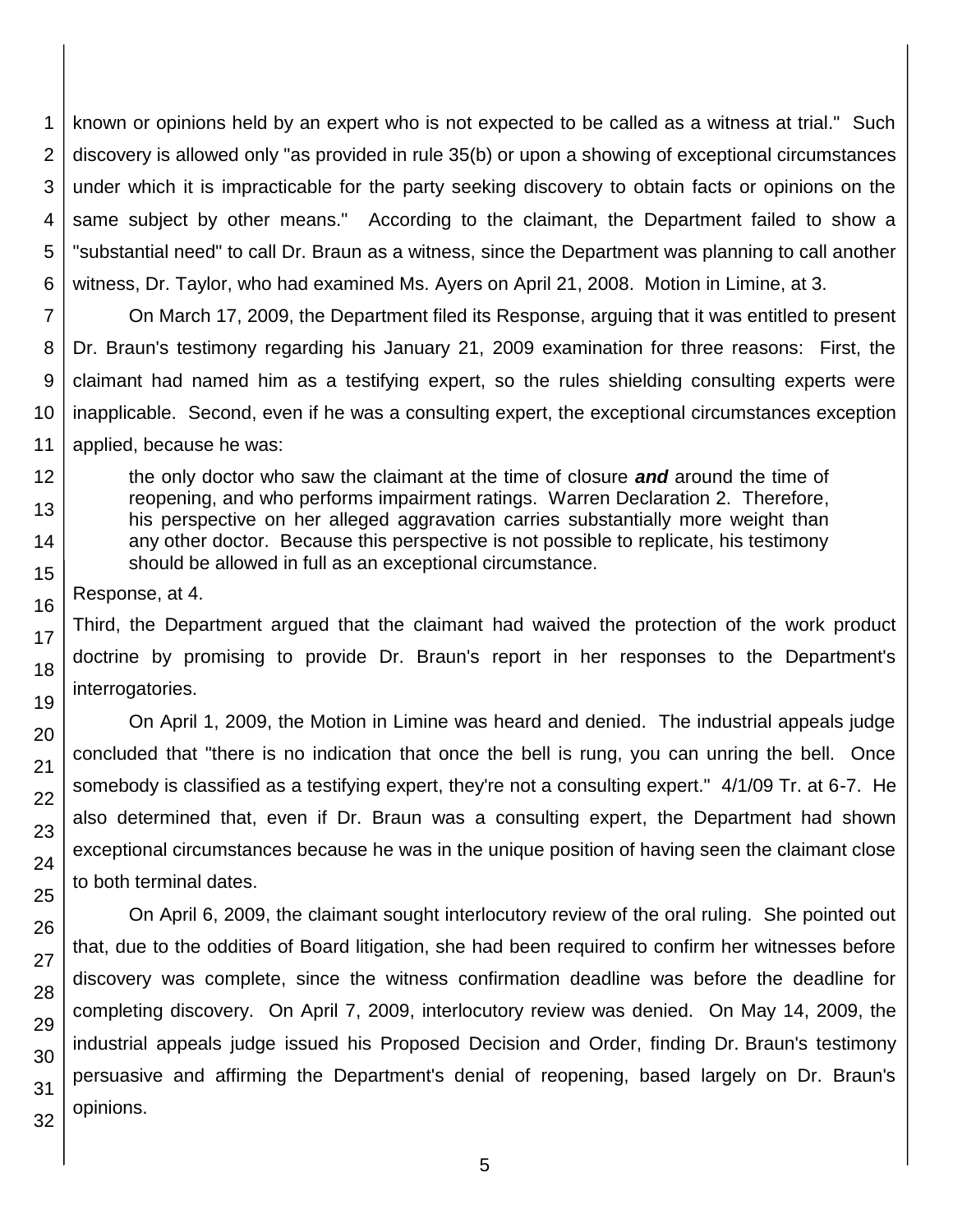1 2 3 4 5 6 7 8 9 **Conversion from testifying to consulting expert:** Central to the industrial appeals judge's determination that the Department could discover Dr. Braun's opinions and call him as a witness is the assumption that an expert identified as a testifying witness cannot later be converted to a consulting expert. At the hearing on the Motion in Limine, the claimant's attorney acknowledged that he knew of no cases addressing this precise issue and the industrial appeals judge relied in part on that statement in denying the motion. We are not aware of any Washington case addressing the specific facts before us, where a party explicitly attempted to convert an expert from testifying to consulting status. However, we have found a case where the defendant attempted to do the reverse, convert a consultant to a witness.

10 11 12 13 14 15 16 17 18 19 20 21 In *Stevens v. Gordon*, 118 Wn. App. 43 (2003), the defendant notified the plaintiff prior to arbitration that he would not be using the report of Dr. Stephen Sears, who had examined the plaintiff under CR 35, and that "[p]ursuant to [the] *Mothershead* decision, neither party may submit or even mention the report at arbitration. I reserve the right to still call Dr. Sears should this matter go to trial. I will provide you ample notice of that decision, however." *Stevens*, 118 Wn. App. at 48. The results of arbitration favored the plaintiff and the defendant sought a trial de novo. Six weeks prior to trial, the defendant notified the plaintiff that he intended to call Dr. Sears as a witness. The plaintiff moved to exclude Dr. Sears as a witness, "arguing that he had not been included in answers to interrogatories and had been shielded from discovery by his status as a consulting expert." *Stevens*, 118 Wn. App. at 48-49. The trial court granted the motion, because "it was fundamentally unfair to subject Ms. Stevens to last minute discovery by converting the consulting expert into a testifying expert." *Stevens*, 118 Wn. App. at 51-52. The Court of Appeals affirmed.

22 23 24 25 26 27 28 In the current appeal, we have the reverse situation. The claimant is attempting to convert an expert whom she has identified as a witness into the protected category of consulting expert. Thus, the inquiry is different from the question facing the Court in *Stevens*. Here we are not concerned with whether the change in category will somehow prejudice the Department by forcing it to engage in last minute discovery. Instead, when a party is attempting to convert a testifying expert witness to a consulting expert, the question is whether the party has waived the protection of CR 26.

29 30 31 32 **Waiver:** According to the claimant, she amended her witness confirmation at the February 6, 2009 hearing, indicating that Dr. Braun would not be called. Motion in Limine, at 2. Presumably, the claimant is referring to an oral amendment. As the Department says, no amended witness confirmation was filed. The record of the hearing is not explicit, but it appears likely that the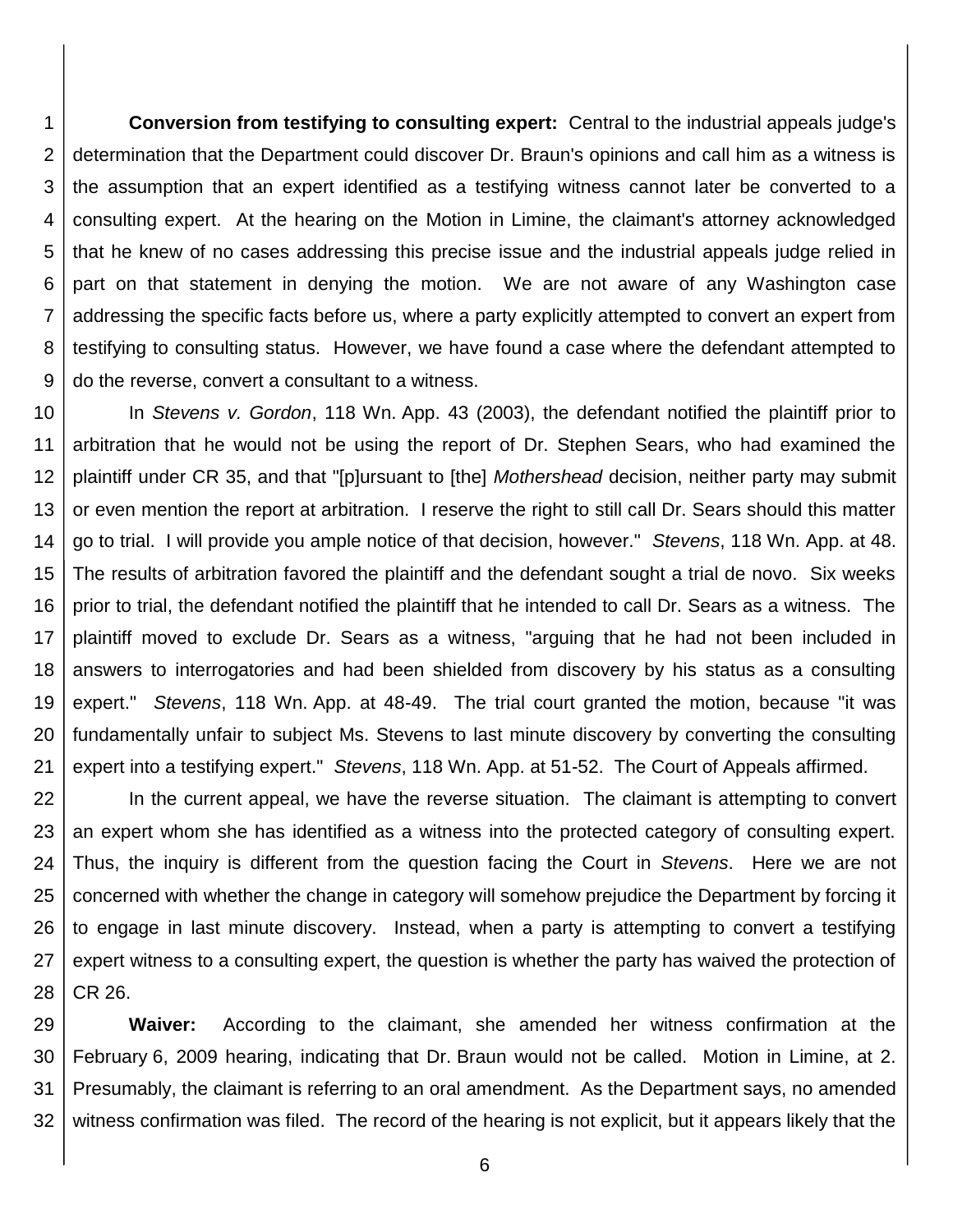1 parties and the industrial appeals judge were aware Dr. Braun would not be called as a witness by the claimant as of February 6, 2009, given the fact that the claimant rested subject only to the deposition of Dr. Sharp.

In *Mothershead v. Adams*, 32 Wn. App. 325 (1982), the Court left for another day the possibility that a party may waive its right to shield its expert, as follows:

We express no opinion in circumstances where a party by its own acts waives its right to shield its expert. A party might allow a deposition to be taken, and stipulate for its use or might list an expert as a witness to be called at trial in answer to interrogatories and not call him. Neither of these situations is before us, and we do not pass on the effect of the rule under those facts.

*Mothershead*, 32 Wn. App. at 329 (footnote 4).

In *Crenna v. Ford Motor Co.*, 12 Wn. App. 824 (1975), the plaintiffs had named an expert in response to interrogatories, but had "stated that it had not been determined 'who or if anyone will be called as an expert witness at the trial.'" *Crenna*, 12 Wn. App. at 827. The plaintiffs later named a different expert as a witness, and the defendant sought to subpoena the originally identified expert. The plaintiffs filed a motion in limine to quash the subpoena and bar the testimony of the expert. The trial court granted the motion, finding no exceptional circumstances under CR 26 that would justify allowing the defendants to present testimony from the plaintiffs' consulting expert. The Court of Appeals affirmed.

In *Pimental v. Roundup*, 32 Wn. App. 647, 656-657 (1982), affirmed, 100 Wn.2d 39, 51 (1983), the Court of Appeals held that the defendant waived the protections afforded by CR 26 with respect to its consulting expert, by permitting that expert to be deposed and by stipulating that the deposition could be used for all purposes. The Court distinguished *Crenna* and *Mothershead*, since no depositions had been taken in those cases. The Court also pointed out that in *Mothershead* the defendant's expert was not listed as a witness to be called at trial. *Pimental*, 32 Wn.App. at 657. In *Crenna*, the plaintiffs had identified their consulting expert in interrogatories, but reserved the question of whether the expert would testify.

The issue here is whether by naming Dr. Braun as a witness, and responding to the Department's interrogatories with a promise to provide his report once it was received, the claimant waived the right to later shield Dr. Braun's report from discovery and prevent the Department from naming him as a witness and presenting his testimony regarding the January 21, 2009 examination. Put another way, what actions are sufficient to irrevocably waive the protections afforded with respect to consulting experts by CR 26? While not absolutely clear, it does not appear that the claimant provided Dr. Braun's report to the Department. The Department argues waiver based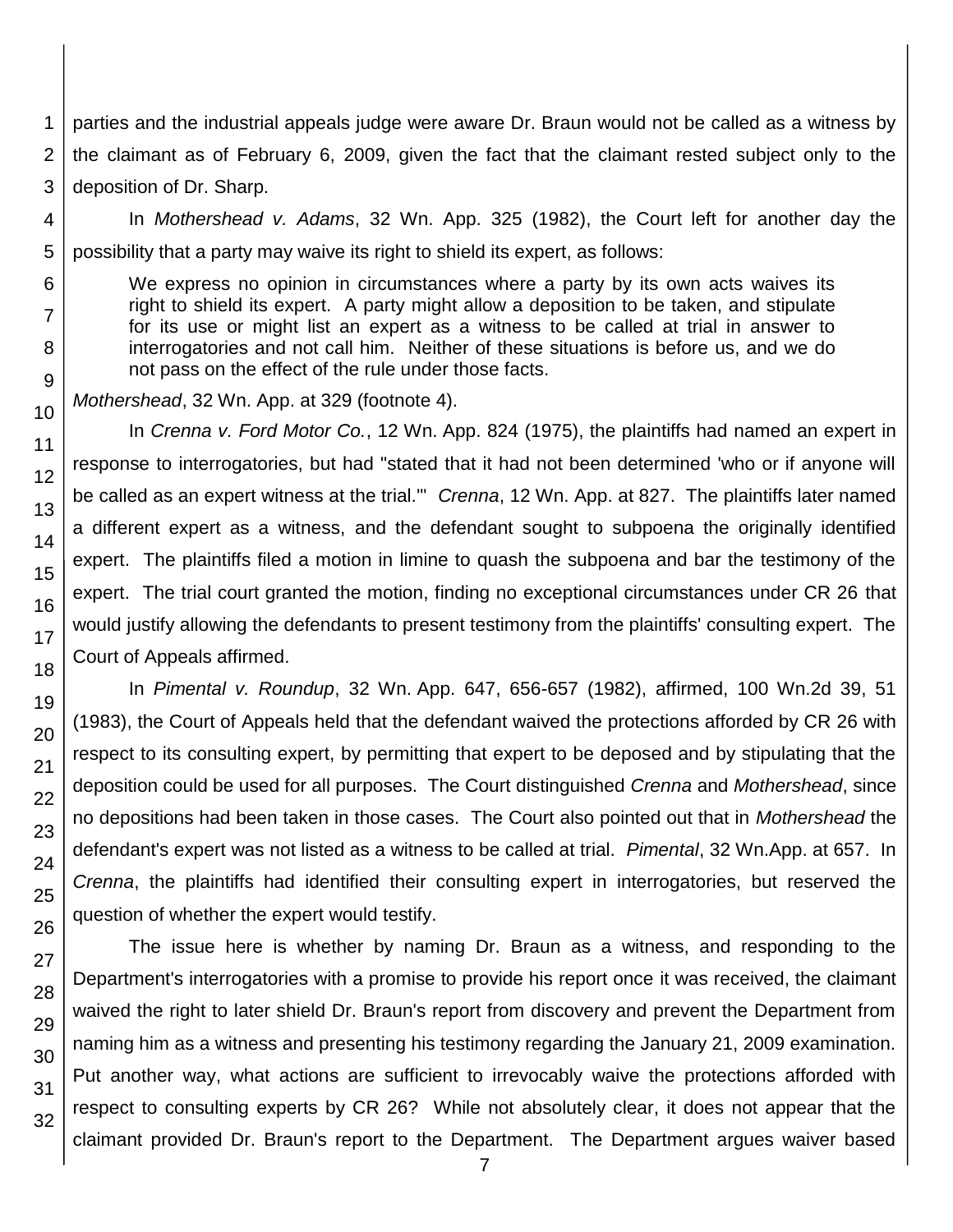1 2 solely on the claimant's identification and confirmation of Dr. Braun as a witness, and her answers to interrogatories promising to provide his report when it became available.

3 4 5 6 The facts here clearly do not rise to the level of a *Pimental* waiver. In that case, the defendant allowed its expert to be deposed and stipulated to the use of the deposition for all purposes. However, while the issue was not decided, the Court in *Mothershead* suggested that identifying an expert as a witness might be sufficient to show waiver.

7 8 9 10 11 12 13 14 15 16 Here, the deadlines and consequences of non-compliance set forth in the Litigation Order placed the claimant between a rock and a hard place. She was required to identify and confirm her witnesses by December 1, 2008, a month before the January 2, 2009 deadline for completing discovery. On the other hand, the claimant's attorney could have more clearly preserved Ms. Ayers' rights under CR 26, and should not have assumed Dr. Braun's opinions would be favorable. The claimant's attorney also failed to explain why Ms. Ayers was not examined by Dr. Braun until January 21, 2009, after the January 2, 2009 deadline for completing discovery. We note, however, that given the speed with which hearings are scheduled at the Board, and the informality of our process, it is not unusual to see cases such as this, where an examination occurs just days before testimony is scheduled.

17 18 19 20 21 22 23 24 In addition, the Department also failed to comply with the deadlines set forth in the Litigation Order. The industrial appeals judge directed the parties as follows: "A **January 2, 2009** deadline is established for the completion of discovery under the civil rules. This includes the minimum time allowed by rule for a party to respond to a discovery request (e.g., interrogatories and requests for production must be served no later than 30 days prior to January 2, 2009)." Litigation Order, at 1. The record does not reflect when the Department served its interrogatories on the claimant. However, they were not prepared until December 19, 2008, which means the claimant had at least until Monday, January 19, 2009, to respond under CR 33.

25 26 27 28 29 30 31 32 The determination of whether to allow Ms. Ayers to recast Dr. Braun as a consulting expert and preclude the Department from presenting his testimony regarding his January 21, 2009 examination is within our sound discretion. We are guided by the strong policy interest in permitting all parties to explore options and prepare for trial without being concerned that they will be required to provide their work product to their opponents. As the Court in *Mothershead* said when it affirmed a protective order precluding the plaintiff from deposing a doctor retained by the defendant for a CR 35 examination: "Our conclusion permits both plaintiff's and defendant's lawyers to seek out various experts to determine facts without the chilling effect of having some expert with whom they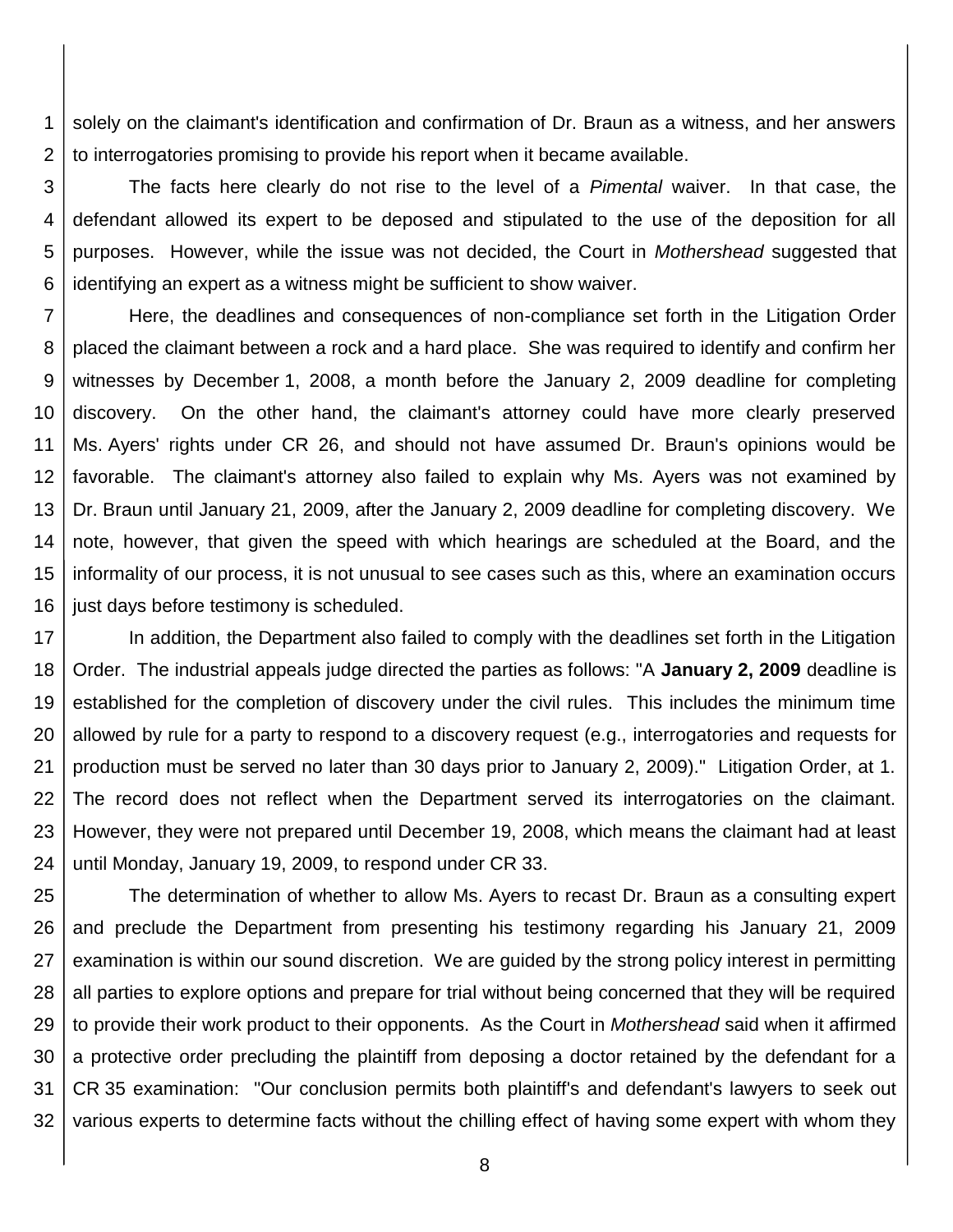1 2 3 consulted and with whom they disagreed being called as a witness against them. Any other course is subject to the accusation it encourages parties to sit back and let their opponents do their work for them." *Mothershead*, 32 Wn. App. at 331.

4 5 6 7 8 9 10 In the current case, there are several additional reasons for allowing Ms. Avery to change her designation of Dr. Braun from an expert witness to a consulting expert, i.e., the tight time frames imposed on the parties, the fact that Ms. Avery was required to confirm her witnesses a month prior to the January 2, 2009 deadline for completing discovery, and the fact that neither party completed discovery by that date. On the facts here, we hold that Ms. Ayers did not irrevocably waive her right to classify Dr. Braun as a consulting expert with respect to his January 21, 2009 examination.

11 12 13 14 15 16 17 18 19 20 **Exceptional circumstances:** Because we consider Dr. Braun a consulting expert for the claimant, the Department was only permitted to present his testimony regarding the January 21, 2009 examination if it showed exceptional circumstances under CR 26(b)(5)(B). In its Response to the Motion in Limine, the Department contended that Dr. Braun was in a unique position because he was "the only doctor who saw the claimant at the time of closure and around the time of reopening, and who performs impairment ratings." Response, at 2, 4. We are perplexed by that characterization. If the intent was to distinguish Dr. Braun from Dr. Sharp, the statement is inaccurate. Dr. Sharp saw the claimant just four months before Dr. Braun's September 27, 2005 examination. He saw the claimant again on January 24, 2008, filed the application to reopen, and testified that he routinely rates impairment.

21 22 23 24 25 26 27 28 29 30 More importantly, if the Department felt Dr. Braun's input was unique and critical, nothing precluded it from requiring Ms. Ayers to undergo an examination by Dr. Braun when it received the application to reopen. The Department has the authority to require claimants to attend independent medical examinations (IMEs). RCW 51.32.110; RCW 51.36.070. Dr. Braun testified that he routinely performs IMEs for the Department, so he is apparently qualified to do so under WAC 296-23-302 through 296-23-392, RCW 51.32.112, and RCW 51.32.114. However, instead of requiring Ms. Ayers to be examined by Dr. Braun, the Department made the strategic choice to send the claimant to Dr. Taylor, whose opinion was used to deny the application to reopen. The Department then waited until the claimant had arranged for and presumably paid for an examination by Dr. Braun, before deciding that his opinions were essential.

31 32 In order to show exceptional circumstances under CR 26(b)(5)(B), the Department was required to show it was "impracticable . . . to obtain facts or opinions on the same subject by other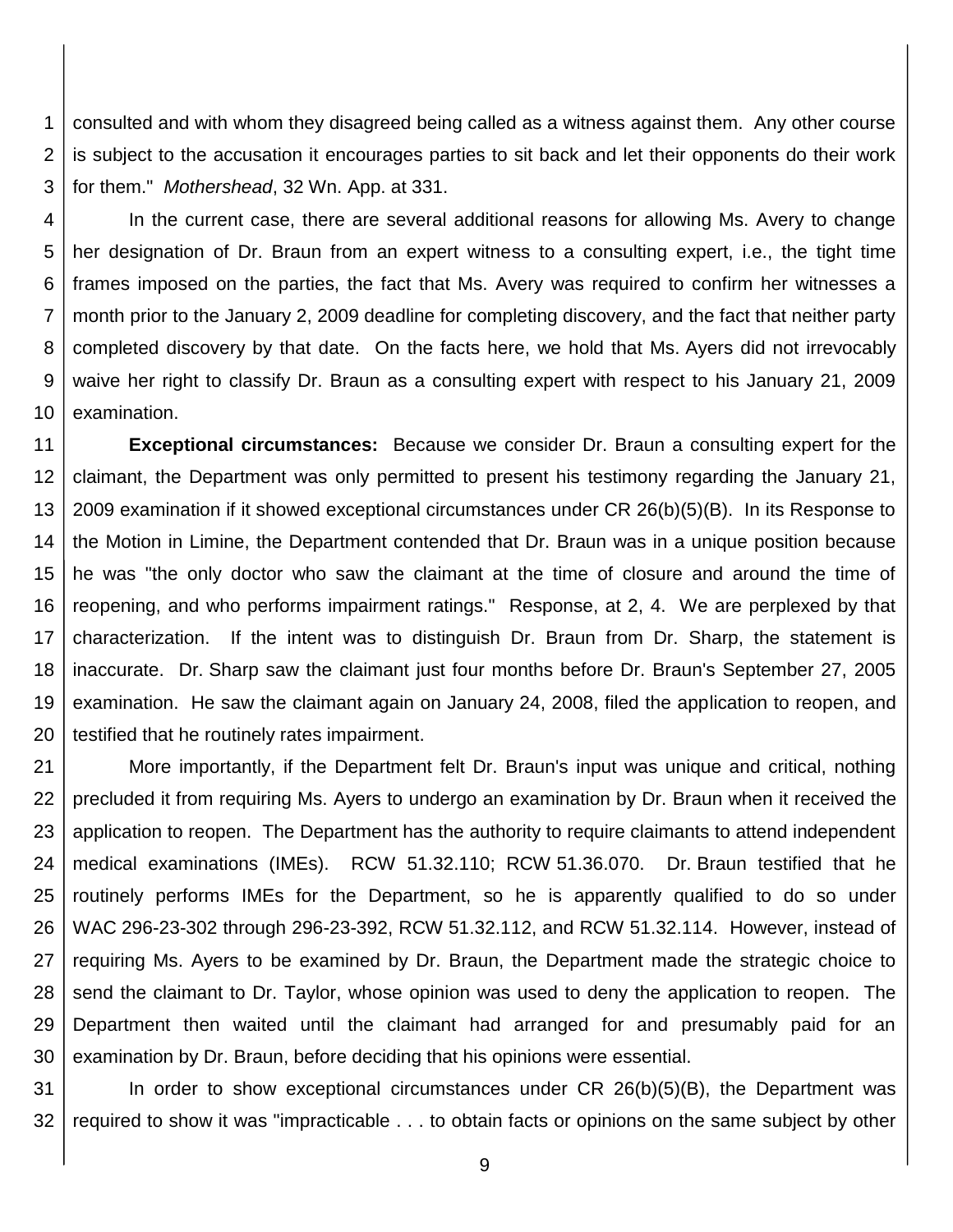1 2 3 4 5 6 7 8 means." However, the Department could have had Ms. Ayers examined by Dr. Braun on its own initiative when the claimant filed her application to reopen, and chose not to do so. Thus, it was clearly not impracticable for the Department to obtain his opinions by some means other than waiting for the claimant to choose to undergo an examination with him, as part of her trial preparation. In addition, the Department already had a medical opinion to support its order, Dr. Taylor's. The Department has therefore failed to show exceptional circumstances which would warrant permitting it to present Dr. Braun's testimony regarding his January 21, 2009 examination, and that portion of his deposition, beginning on page 18, is stricken.

9 10 11 12 13 14 15 **Aggravation:** That leaves Dr. Braun's testimony regarding his earlier September 27, 2005 examination, as well as Dr. Sharp's and Dr. Taylor's testimony with respect to whether Ms. Ayers' right shoulder condition worsened thereafter. Dr. Sharp was the attending physician from September 2004, to May 23, 2005. He did not see the claimant again prior to the first terminal date of July 20, 2006. According to the claimant, she was undergoing only psychiatric treatment and her physical condition remained about the same from May 23, 2005, through July 20, 2006. 2/6/09 Tr. at 10.

16 17 18 19 20 21 Ms. Ayers was examined by Dr. Braun on September 27, 2005, and his findings formed the basis for claim closure on July 20, 2006. Dr. Sharp had Dr. Braun's September 27, 2005 report in his file. Comparing that report with Ms. Ayers' status when he saw her on May 23, 2005, he felt her condition had not changed significantly between those two dates. Sharp Dep. at 17, 29-30. Thus, Dr. Braun and Dr. Sharp are in comparable positions to speak to the claimant's condition as of the first terminal date, and they do not have any significant disagreement as to her status at that point.

22 23 24 25 26 Dr. Sharp next saw Ms. Ayers on January 24, 2008, and filed the application to reopen, based on her right shoulder condition and his concerns that she was developing a frozen shoulder. He recommended an MRI arthrogram and an orthopedic consult to determine if further surgery was warranted. If the claimant was not a surgical candidate, then he recommended osteopathic and physical therapy.

27 28 In finding Dr. Taylor and Dr. Braun more persuasive than Dr. Sharp, the industrial appeals judge emphasized that:

29 30 31 Dr. Sharp did not see Ms. Ayers between May 23, 2005 and January 24, 2008 and that he did not look at his notes to conclude that she had gotten worse. Dr. Sharp estimated that he had seen "a couple of hundred" patients in-between those two dates. Sharp Dep. at 28.

. . .

32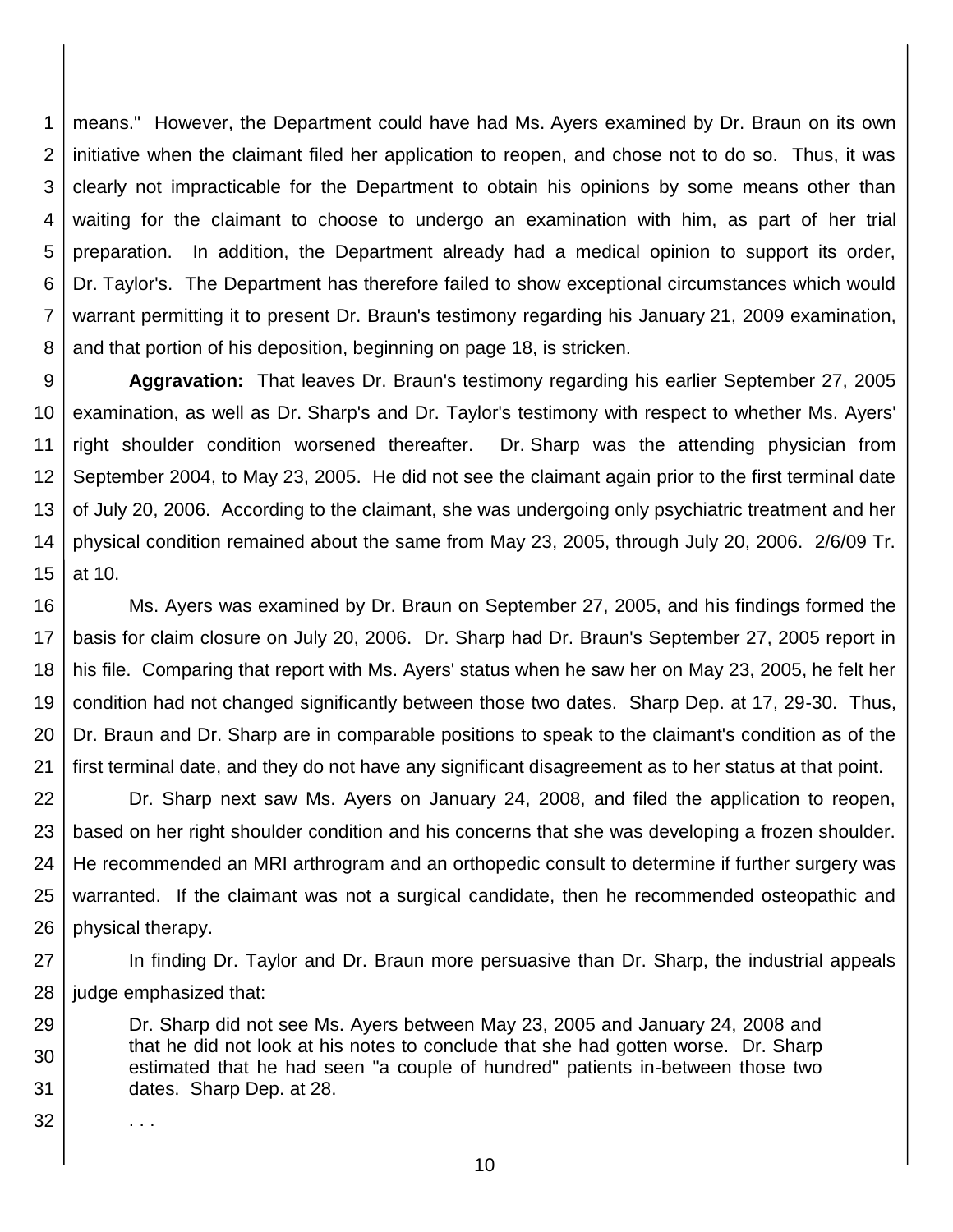A little less than three years is a long time to conclude that patient's findings are objectively worse from memory alone.

Proposed Decision and Order, at 9 and 13.

It is true that when Dr. Sharp saw Ms. Ayers again on January 24, 2008, and concluded that her condition had worsened, he did so based on his memory of what her condition had been when he last saw her. Sharp Dep. at 20, 28. He said it was "really easy" to make the comparison with a patient he has treated and rehabilitated previously. Sharp Dep. at 30-31. However, that is not the extent of Dr. Sharp's testimony regarding worsening.

On January 24, 2008, he found "severely limited range of motion of abduction of the right arm and also flexion, and severe muscle guarding in the cervical/thoracic area with any kind of shoulder movement that from my assessment was much increased over the last visit three years prior." Sharp Dep. at 19. Comparing his January 24, 2008 examination with his May 23, 2005 examination, he felt Ms. Ayers was "severely more impaired" based on "mostly the muscle spasm and the guarding and the inability to even do a thorough assessment without her being in substantial amounts of pain." Sharp Dep. at 20. He did not push the claimant with respect to evaluating her range of motion beyond flexion and abduction, because "it so clearly had developed and progressed so much worse than three years ago." Sharp Dep. at 22. Likewise, comparing Ms. Ayers' range of motion on January 24, 2008, with her range of motion when Dr. Braun saw her on September 27, 2005, he determined that "she had substantially more range of motion decrease" on the latter date. Sharp Dep. at 23. Aside from the reduced range of motion, he pointed to muscle spasm, guarding, and trigger points in support of his opinion that Ms. Ayers' condition had worsened. In particular, he relied on "the general condition of the myofascial tissue in the shoulder area, which was essentially one big spasm knot." Sharp Dep. at 24.

Dr. Taylor performed an IME on April 21, 2008, four months after Dr. Sharp's examination. Unlike Dr. Sharp, Dr. Taylor did not have Dr. Braun's September 27, 2005 report (Taylor Dep. at 40) nor was he aware of its existence (Taylor Dep. at 15). Instead, he referred to two other IMEs performed in June 2004, and June 2005, which did not form the basis for the July 20, 2006 closing order.

The assistant attorney general did not provide Dr. Taylor a copy of Dr. Braun's report and ask him to compare his findings with Dr. Braun's findings. Instead, Dr. Taylor gave a conclusory opinion at the outset of his testimony that there had been no objective worsening since claim closure in 2006. Taylor Dep. at 10. Then, at the end of direct examination, the assistant attorney general asked him to "assume that the doctor who performed the closing exam . . . saw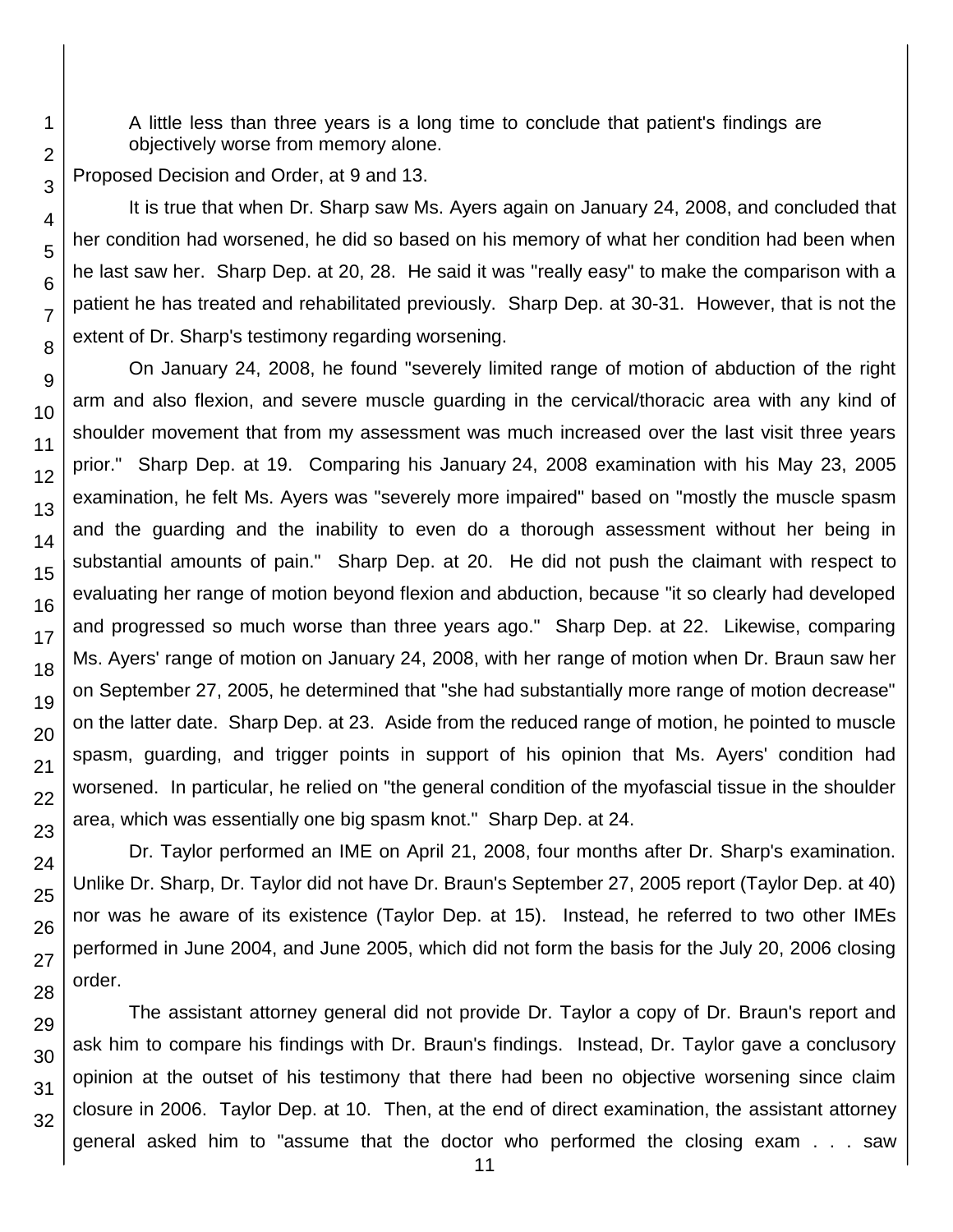1 2 3 4 5 6 her . . . after the time that she applied for reopening of her claim, and I'd like you to assume that that doctor testified that, if anything, her physical condition had improved between the two dates, would that be consistent with your findings as well?" Taylor Dep. at 34. The claimant's attorney did not object to this question, which apparently refers to Dr. Braun and the portion of his deposition testimony covered by the claimant's Motion in Limine. Dr. Taylor answered in the affirmative then reiterated his opinion that there had been no objective worsening. Taylor Dep. at 34.

7 8 9 10 11 12 On cross-examination, Dr. Taylor was asked what he compared his range of motion findings with in order to reach that conclusion. Taylor Dep. at 39-40. His answer is not entirely clear. Our sense is that he did not compare his own findings with prior findings, because he did not believe Ms. Ayers' range of motion deficits were objective. It is possible, however, that he did compare his findings with those of the June 2004 and June 2005 IME examiners. What he clearly did not do was to compare them with Dr. Braun's September 27, 2005 findings.

13 14 15 16 17 18 19 20 21 22 In general, Dr. Taylor found a "massive amount of pain magnification and nonphysiologic findings" (Taylor Dep. at 21), and detailed many examples (Taylor Dep. at 21-32). The two examinations by Dr. Sharp and Dr. Taylor are only four months apart, but reveal very different pictures, which are difficult to reconcile. According to Dr. Sharp, there was no indication Ms. Ayers was being less than honest in her presentation. Sharp Dep. at 20. Dr. Braun's testimony regarding his September 27, 2005 examination also gives no hint of the kinds of behaviors that Dr. Taylor interpreted as symptom magnification. Indeed, Dr. Braun apparently considered Ms. Ayers' shoulder range of motion deficits objective at that time, since they formed the basis for his 7 percent impairment rating, as required by the *AMA Guides to the Evaluation of Permanent Impairment*. Braun Dep. at 17-18.

23 24 25 26 27 28 29 30 31 32 The industrial appeals judge makes a reasonable point regarding the difficulty of accepting Dr. Sharp's range of motion findings in January 2008 as objective, in light of Dr. Taylor's detailed assessment in April 2008 that Ms. Ayers' performance was inconsistent and non-physiologic. Dr. Sharp also failed to record specific degrees when he tested Ms. Avery's range of motion, and limited his evaluation to abduction and flexion, because Ms. Ayers was in such pain when he saw her. Ultimately, however, we find the opinions of the attending physician more persuasive. Unlike Dr. Taylor, Dr. Sharp compared his own findings before and after claim closure, and compared his own findings with the findings the Department relied on to close the claim. He did not base his opinion of objective worsening solely on decreased range of motion. He also noted increased muscle spasm, guarding, and trigger points. Based on his testimony, Ms. Ayers has proved that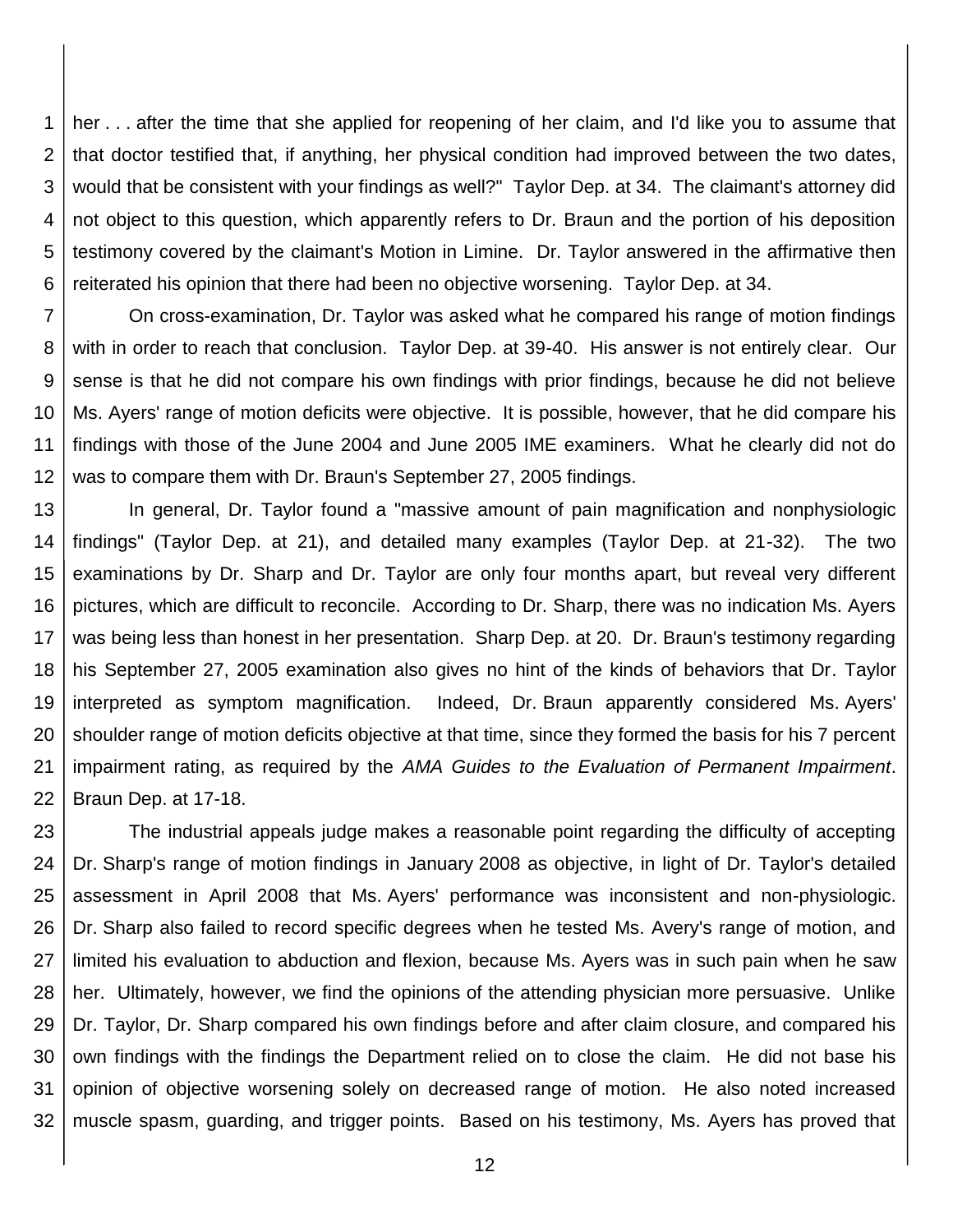1  $2<sup>1</sup>$ her right shoulder condition, proximately caused by her May 13, 2003 industrial injury, worsened between July 20, 2006, and May 21, 2008, and required further treatment.

3

4

5

6

7

8

9

10

11

12

13

14

15

16

17 18

19

20

21 22

23

24

25

26

27

28

29

30

31

32

|    | <b>FINDINGS OF FACT</b>                                                                                                                                                                                                                                                                                                                                                                                            |
|----|--------------------------------------------------------------------------------------------------------------------------------------------------------------------------------------------------------------------------------------------------------------------------------------------------------------------------------------------------------------------------------------------------------------------|
| 1. | On May 16, 2003, the claimant, Virginia W. Ayers, filed an Application<br>for Benefits with the Department of Labor and Industries in which she<br>alleged that she sustained an industrial injury on May 13, 2003, during<br>the course of her employment with Aramark Correctional Services.                                                                                                                     |
|    | On June 11, 2003, the Department allowed the claim.                                                                                                                                                                                                                                                                                                                                                                |
|    | On July 20, 2006, the Department accepted responsibility for the<br>diagnosis of depression and closed the claim with a permanent partial<br>disability award equal to 7 percent of the right arm at or above the<br>deltoid insertion or by disarticulation at the shoulder, Category 2 of<br>permanent dorso-lumbar and/or lumbosacral impairments,<br>and<br>Category 4 of permanent mental health impairments. |
|    | On January 29, 2008, Ms. Ayers filed an application to reopen her claim.                                                                                                                                                                                                                                                                                                                                           |
|    | On May 21, 2008, the Department denied the application to reopen.                                                                                                                                                                                                                                                                                                                                                  |
|    | On May 28, 2008, Ms. Ayers filed a Notice of Appeal with the Board of<br>Industrial Insurance Appeals.                                                                                                                                                                                                                                                                                                             |
|    | On June 5, 2008, the Board granted the appeal under Docket<br>No. 08 14932.                                                                                                                                                                                                                                                                                                                                        |
| 2. | On May 13, 2003, Virginia W. Ayers injured her neck, right shoulder,<br>and low back during the course of her employment with Aramark<br>Correctional Services at the Whatcom County Jail, when she pushed on<br>a heavy door that did not open. She also developed a mental health<br>condition proximately caused by her May 13, 2003 industrial injury.                                                         |
| 3. | As of July 20, 2006, Ms. Ayers' conditions, proximately caused by her<br>May 13, 2003 industrial injury, had reached maximum medical<br>improvement, with a resulting permanent partial disability equal to<br>7 percent of the amputation value of her right arm at or above the deltoid<br>insertion or by disarticulation at the shoulder, Category 2 of permanent                                              |

- dorso-lumbar and/or lumbosacral impairments, and Category 4 of permanent mental health impairments. 4. Ms. Ayers' right shoulder condition, proximately caused by her May 13,
- 2003 industrial injury, worsened between July 20, 2006, and May 21, 2008, as demonstrated by objective medical findings, and required further proper and necessary treatment.

## **CONCLUSIONS OF LAW**

- 1. The Board of Industrial Insurance Appeals has jurisdiction over the parties to and the subject matter of this appeal.
- 2. Between July 20, 2006, and May 21, 2008, Ms. Ayers' right shoulder condition, proximately caused by her May 13, 2003 industrial injury,